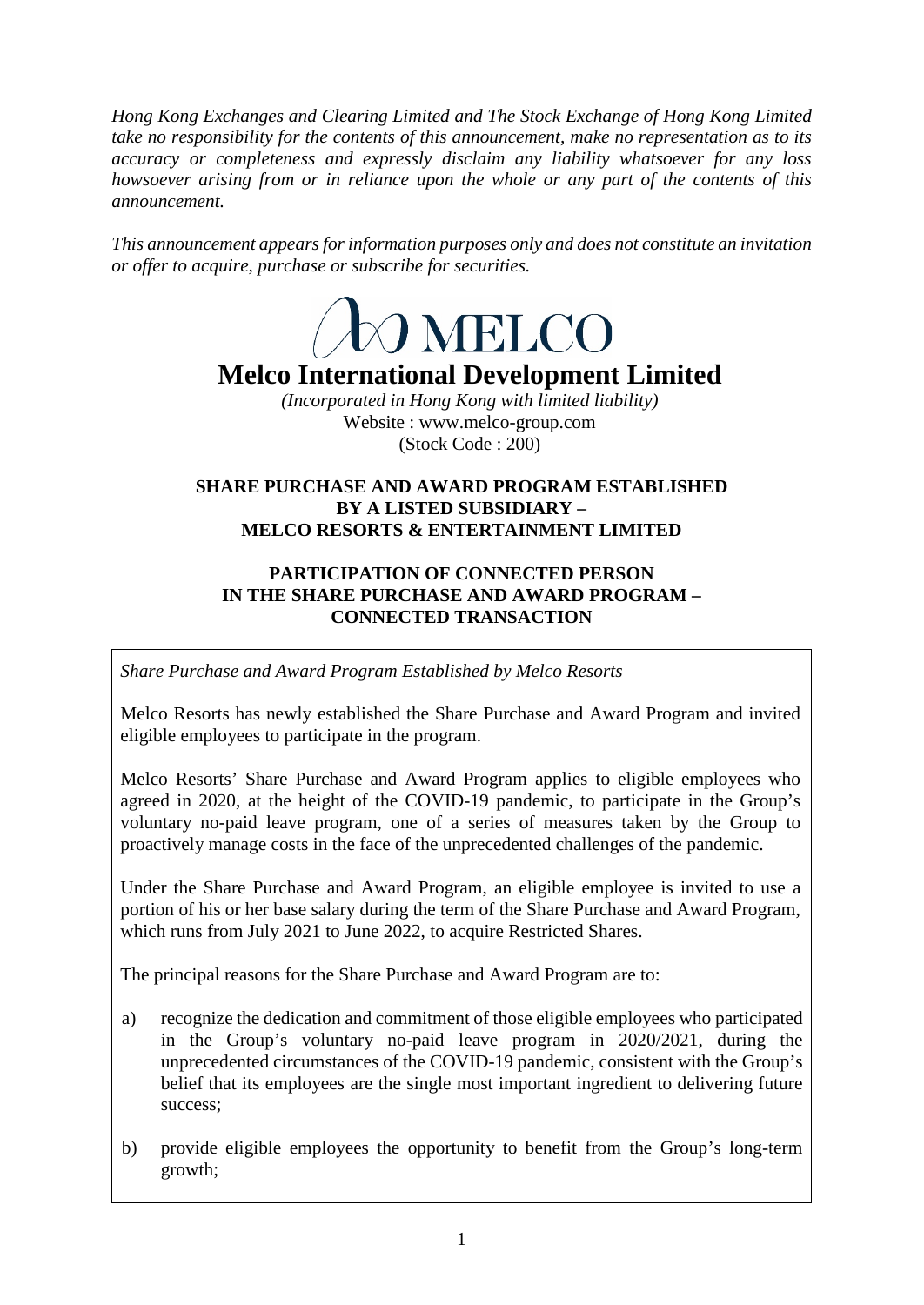- c) encourage vaccination against COVID-19; and
- d) continue to proactively manage costs.

*Participation of Mr. Ho in the Share Purchase and Award Program*

Mr. Ho volunteered to forego part of his cash compensation since February 2020 and has since May 2020 foregone the entire amount of his cash compensation for the remainder of 2020 and subsequently extended to 30 June 2021.

Mr. Ho, as an eligible employee under the Share Purchase and Award Program, has committed to continue not to receive his base salary for the 12-month period of the Share Purchase and Award Program, from July 2021 to June 2022, and to participate in the Share Purchase and Award Program in an amount equal to the full extent of his base salary.

# *Implications under the Listing Rules*

Mr. Ho is a connected person of the Company, and the purchase of Restricted Shares by, and the grant of Restricted Shares to, Mr. Ho under the Share Purchase and Award Program constitutes a connected transaction of the Company under Chapter 14A of the Listing Rules. One or more applicable percentage ratios exceeds 0.1% but each of the applicable percentage ratios is less than 5%. Accordingly, the purchase of Restricted Shares by, and grant of Restricted Shares to, Mr. Ho are subject to the reporting and announcement requirements, but exempt from the independent shareholders' approval requirement, under Chapter 14A of the Listing Rules.

# **Share Purchase and Award Program Established by Melco Resorts**

Melco Resorts has newly established the Share Purchase and Award Program and invited eligible employees to participate in the program.

The Share Purchase and Award Program applies to eligible employees who agreed in 2020, at the height of the COVID-19 pandemic, to participate in the Group's voluntary no-paid leave program, one of a series of measures taken by the Group to proactively manage costs in the face of the unprecedented challenges of the pandemic. To be eligible to participate in the Share Purchase and Award Program, employees must, amongst other conditions, have participated in the Group's voluntary no-paid leave program to an extent which exceeds relevant thresholds specified in the Share Purchase and Award Program.

# **Reasons for Establishing the Share Purchase and Award Program**

The principal reasons for the Share Purchase and Award Program are to:

- a) recognize the dedication and commitment of those eligible employees who participated in the Group's voluntary no-paid leave program in 2020/2021, during the unprecedented circumstances of the COVID-19 pandemic, consistent with the Group's belief that its employees are the single most important ingredient to delivering future success;
- b) provide eligible employees the opportunity to benefit from the Group's long-term growth;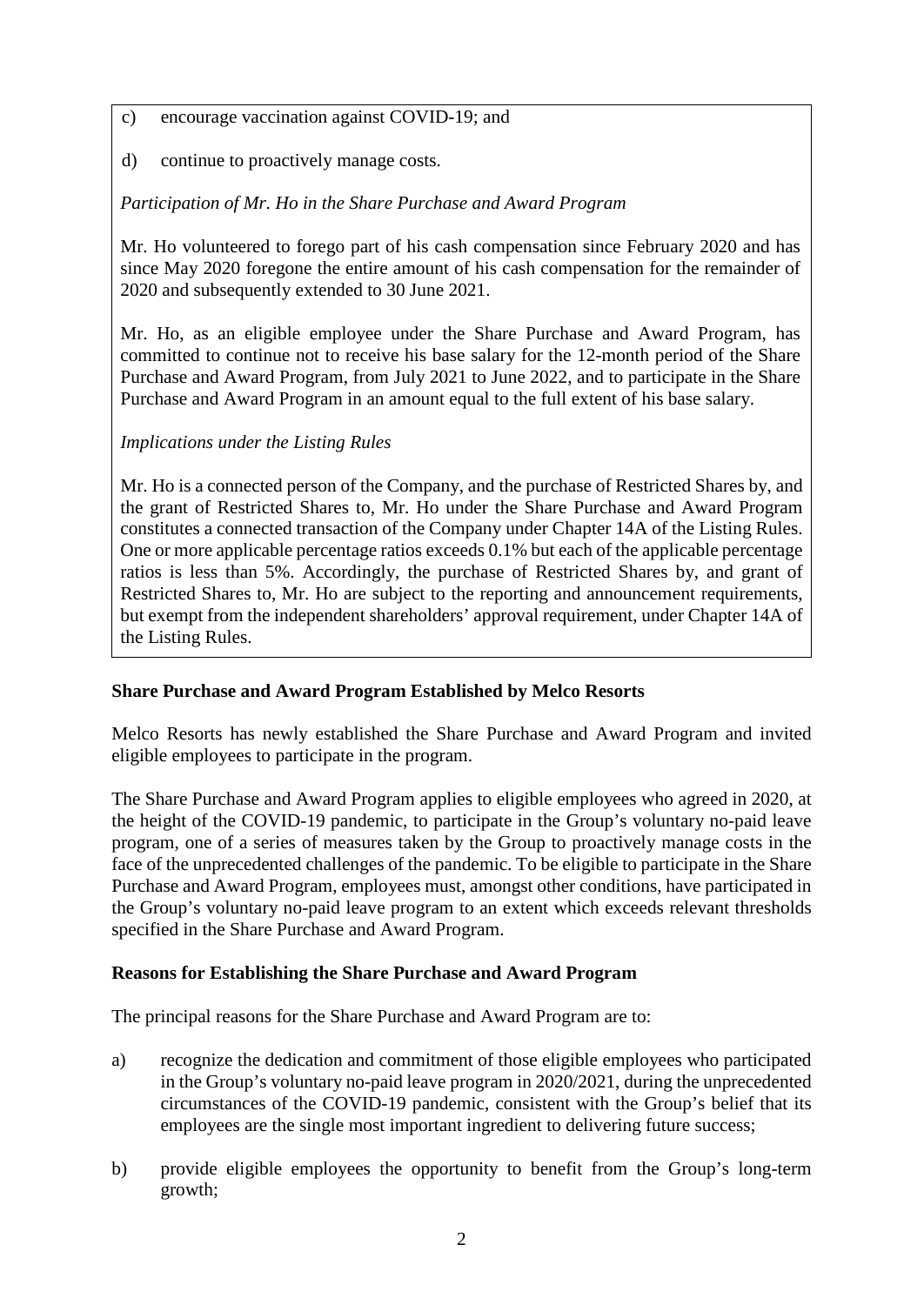- c) encourage vaccination against COVID-19; and
- d) continue to proactively manage costs.

#### **Terms of the Share Purchase and Award Program**

Under the Share Purchase and Award Program, an eligible employee is invited to use a portion of his or her base salary during the term of the Share Purchase and Award Program, which runs from July 2021 to June 2022, to acquire Restricted Shares. In exchange for the base salary so applied, an eligible employee will (a) purchase Restricted Shares with a value equal to 100% of the amount of base salary so applied and (b) receive an additional grant of Restricted Shares under the Melco Resorts Share Incentive Plan with a value equal to 100% of the amount of base salary so applied, both determined by reference to the closing price of ADS as of 7 July 2021. The salary remittance will be made on a monthly basis, while the Restricted Shares acquired will settle or vest (as the case may be) on a quarterly basis.

The maximum amount of Restricted Shares which may be issued under the Share Purchase and Award Program represents less than 0.50% of the total issued shares of Melco Resorts as at the date of this announcement.

#### **Participation of Mr. Ho in the Share Purchase and Award Program**

Mr. Ho volunteered to forego part of his cash compensation since February 2020 and has since May 2020 foregone the entire amount of his cash compensation for the remainder of 2020 and subsequently extended to 30 June 2021.

Mr. Ho, as an eligible employee under the Share Purchase and Award Program, has committed to continue not to receive his base salary for the 12-month period of the Share Purchase and Award Program, from July 2021 to June 2022, and to participate in the Share Purchase and Award Program in an amount equal to the full extent of his base salary.

As a result, in accordance with the terms of the Share Purchase and Award Program which are applicable to all eligible employees, Mr. Ho will acquire Restricted Shares from Melco Resorts, in the forms of a purchase and a grant of Restricted Shares under the Melco Resorts Share Incentive Plan, in aggregate of 416,016 ADSs (equivalent to 1,248,048 Melco Resorts Shares).

The Restricted Shares, when issued and fully paid, will rank pari passu among themselves and with those shares then in issue. The Restricted Shares purchased by or granted to Mr. Ho will settle or vest (as the case may be) on a quarterly basis. The Restricted Shares acquired are not transferable and may not be sold, pledged or otherwise transferred until settled or vested (as the case may be). The Restricted Shares Mr. Ho acquired represent approximately 0.09% of Melco Resorts' issued shares as at the date of this announcement.

Based on the closing price of US\$16.05 per ADS as quoted on the Nasdaq Global Select Market on 7 July 2021, the market value of the Restricted Shares Mr. Ho acquired is approximately US\$6.68 million (equivalent to approximately HK\$52.10 million).

The number of Restricted Shares purchased by and granted to Mr. Ho is determined with reference to the terms of the Share Purchase and Award Program summarized above in this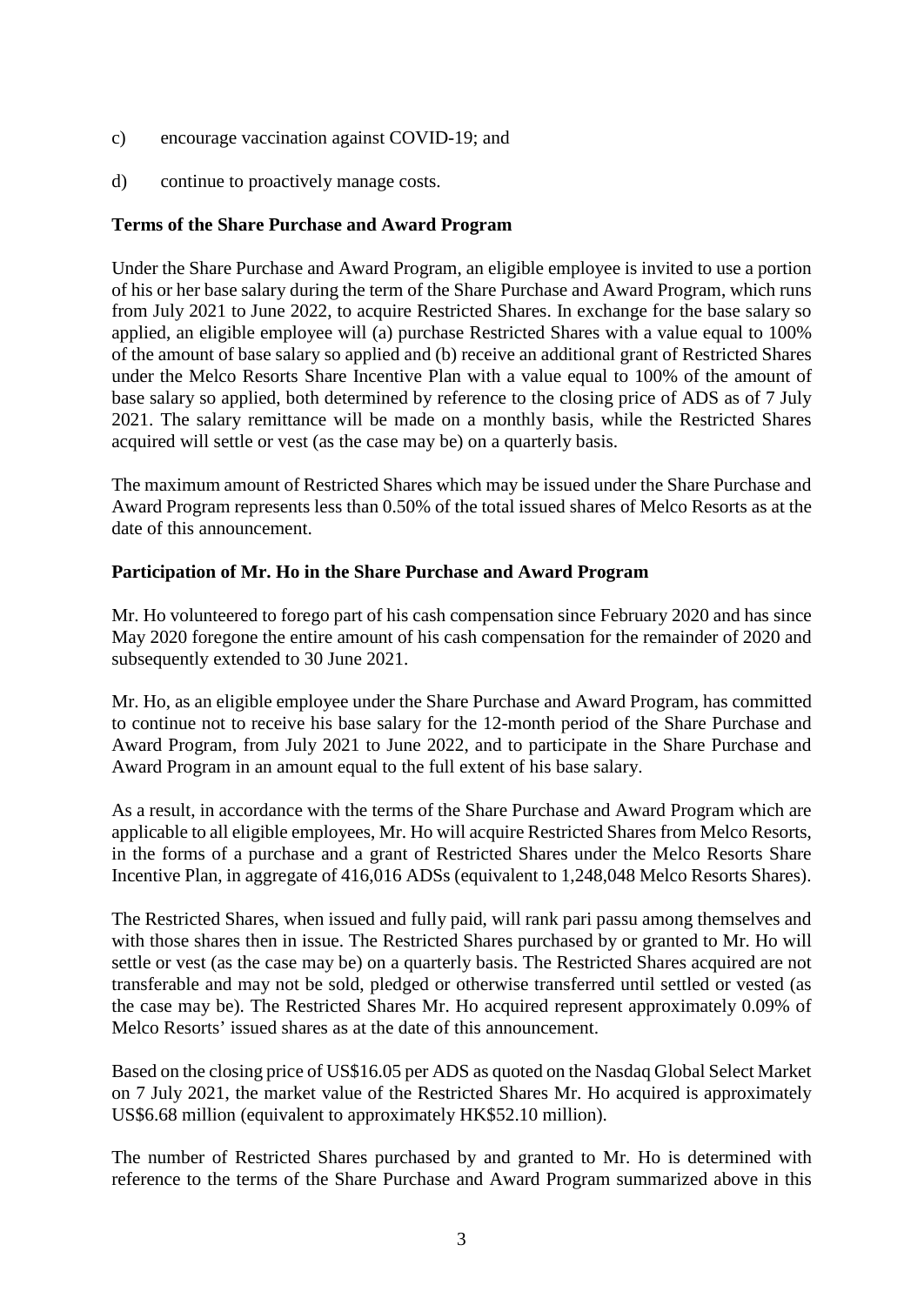announcement, which are equally applicable to all eligible employees, and the amount of Mr. Ho's base salary in respect of the duration of the Share Purchase and Award Program, from July 2021 to June 2022, agreed by Mr. Ho to be used to acquire Restricted Shares.

#### **Reasons for and Benefits to the Company as a result of the Acquisition of Restricted Shares by Mr. Ho under the Share Purchase and Award Program**

The purchase of Restricted Shares by, and the grant of Restricted Shares to, Mr. Ho was made under the Share Purchase and Award Program, the terms of which apply equally to all eligible employees. The reasons for the Share Purchase and Award Program are set forth above in this announcement under the heading "Share Purchase and Award Program Established by Melco Resorts". Of those reasons, the principal reason and benefit of the participation of Mr. Ho in the Share Purchase and Award Program is the proactive management of costs and conservation of cash as the Group's operation emerges from the restrictions associated with COVID-19.

The Directors (including the independent non-executive Directors) consider that the terms of the purchase of Restricted Shares by, and the grant of Restricted Shares to, Mr. Ho are fair and reasonable, on normal commercial terms or better (as far as the Company is concerned) and in the ordinary and usual course of business of the Group, and that the purchase and grant are in the interests of the Company and its shareholders as a whole.

The Company confirms that Mr. Ho, who has a material interest in the aforesaid purchase and grant of Restricted Shares, abstained from voting at the relevant Board meeting on the resolution in relation to such purchase and grant. None of the other Directors has a material interest, or otherwise is required to abstain from voting on, the Board resolution in relation to such purchase and grant.

# **Information about Melco Resorts and the Company**

The Company, through its subsidiaries, is principally engaged in leisure, gaming and entertainment, and other investments.

Melco Resorts is a developer, owner and operator of integrated resort facilities in Asia and Europe. The ADSs of Melco Resorts are listed on the Nasdaq Global Select Market in the US. Melco Resorts is a subsidiary of the Company and will continue to be a subsidiary of the Company following the issue of Restricted Shares to be made under the Share Purchase and Award Program.

For the financial year ended 31 December 2020, Melco Resorts' audited loss before taxation was approximately US\$1,457,527,000 (equivalent to approximately HK\$11,368,710,600) and Melco Resorts' audited loss after taxaton was approximately US\$1,454,614,000 (equivalent to approximately HK\$11,345,989,200).

For the financial year ended 31 December 2019, Melco Resorts' audited profits before taxation was approximately US\$402,567,000 (equivalent to approximately HK\$3,140,022,600) and Melco Resorts' audited profits after taxation was approximately US\$394,228,000 (equivalent to approximately HK\$3,074,978,400).

As at 31 December 2020, Melco Resorts' audited net asset value was approximately US\$1,838,071,000 (equivalent to approximately HK\$14,336,953,800).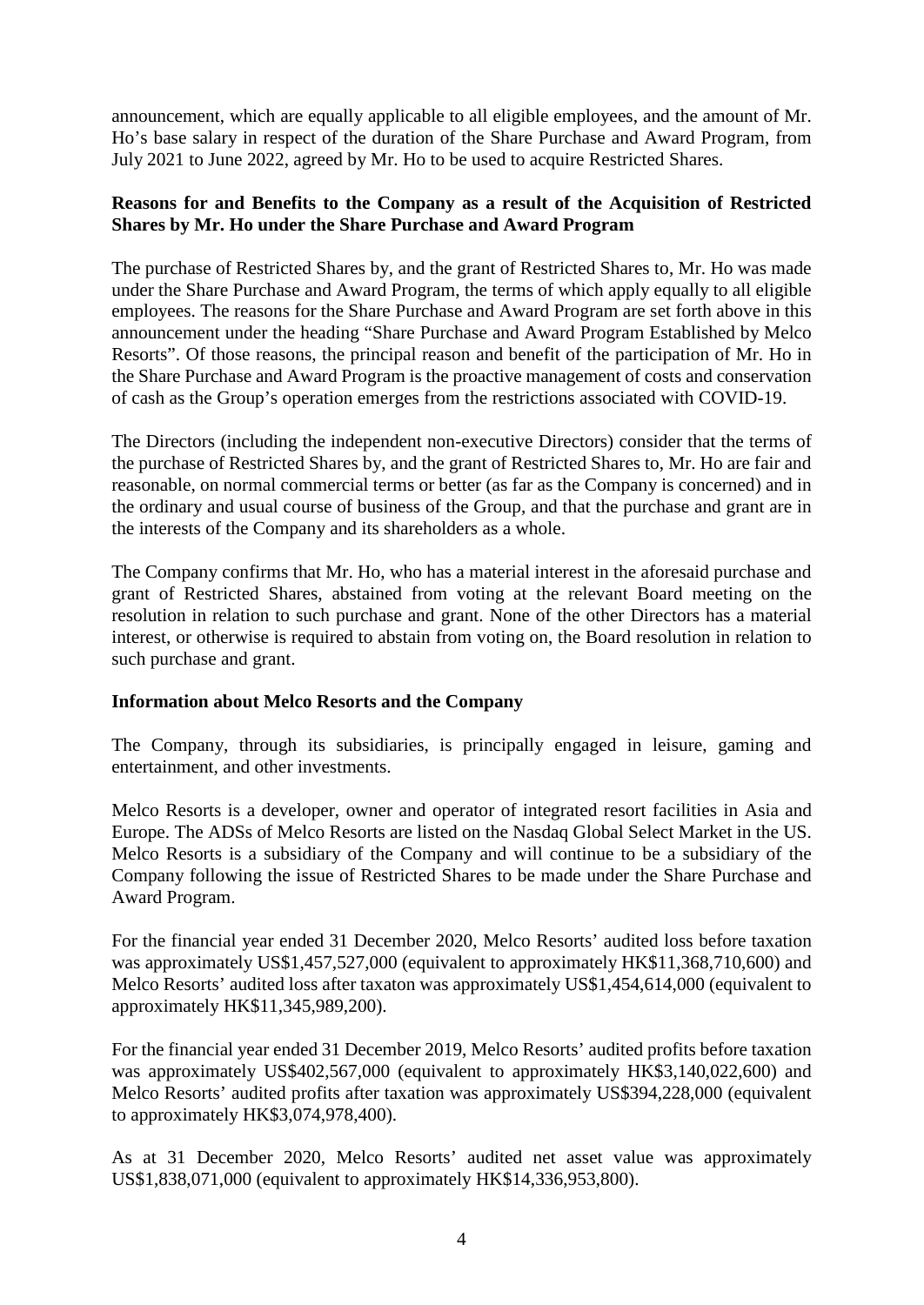The acquisition of Restricted Shares by Mr. Ho under the Share Purchase and Award Program will not result in any gain or loss accrued to the Group's accounts on the acquisition date. The Group measures the cost of Restricted Shares to Mr. Ho based on the acquisition date fair value and will recognize such cost over the settlement/vesting period.

### **Implications under the Listing Rules**

Mr. Ho is a substantial shareholder, the Chairman and Chief Executive Officer of the Company. He is also the Chairman and Chief Executive Officer of Melco Resorts. As such, Mr. Ho is a connected person of the Company, and the purchase of Restricted Shares by, and grant of Restricted Shares to, Mr. Ho under the Share Purchase and Award Program constitutes a connected transaction of the Company under Chapter 14A of the Listing Rules.

Based on the closing price of US\$16.05 per ADS as quoted on the Nasdaq Global Select Market on 7 July 2021 and the number of Restricted Shares purchased by and granted to Mr. Ho, one or more applicable percentage ratios exceeds 0.1% but each of the applicable percentage ratios is less than 5%. Accordingly, the aforementioned purchase of Restricted Shares by, and grant of Restricted Shares to, Mr. Ho are subject to the reporting and announcement requirements but exempt from the independent shareholders' approval requirement, under Chapter 14A of the Listing Rules.

# **Definitions**

In this announcement, unless the context otherwise requires, the following expressions shall have the following meanings:

| "ADSs"          | American depositary shares of Melco Resorts                                                                                                                                                                            |
|-----------------|------------------------------------------------------------------------------------------------------------------------------------------------------------------------------------------------------------------------|
| "Board"         | the board of Directors                                                                                                                                                                                                 |
| "Company"       | Melco International Development Limited, a company<br>incorporated in Hong Kong with limited liability and the<br>shares of which are listed on the Main Board of the Stock<br>Exchange                                |
| "Directors"     | the directors of the Company                                                                                                                                                                                           |
| "Group"         | the Company and its subsidiaries                                                                                                                                                                                       |
| "HK\$"          | Hong Kong dollars, the lawful currency of Hong Kong                                                                                                                                                                    |
| "Listing Rules" | the Rules Governing the Listing of Securities on the Stock<br>Exchange                                                                                                                                                 |
| "Melco Resorts" | Melco Resorts & Entertainment Limited, a company<br>incorporated in the Cayman Islands with limited liability and<br>a subsidiary of the Company, with its ADSs listed on the<br>Nasdaq Global Select Market in the US |